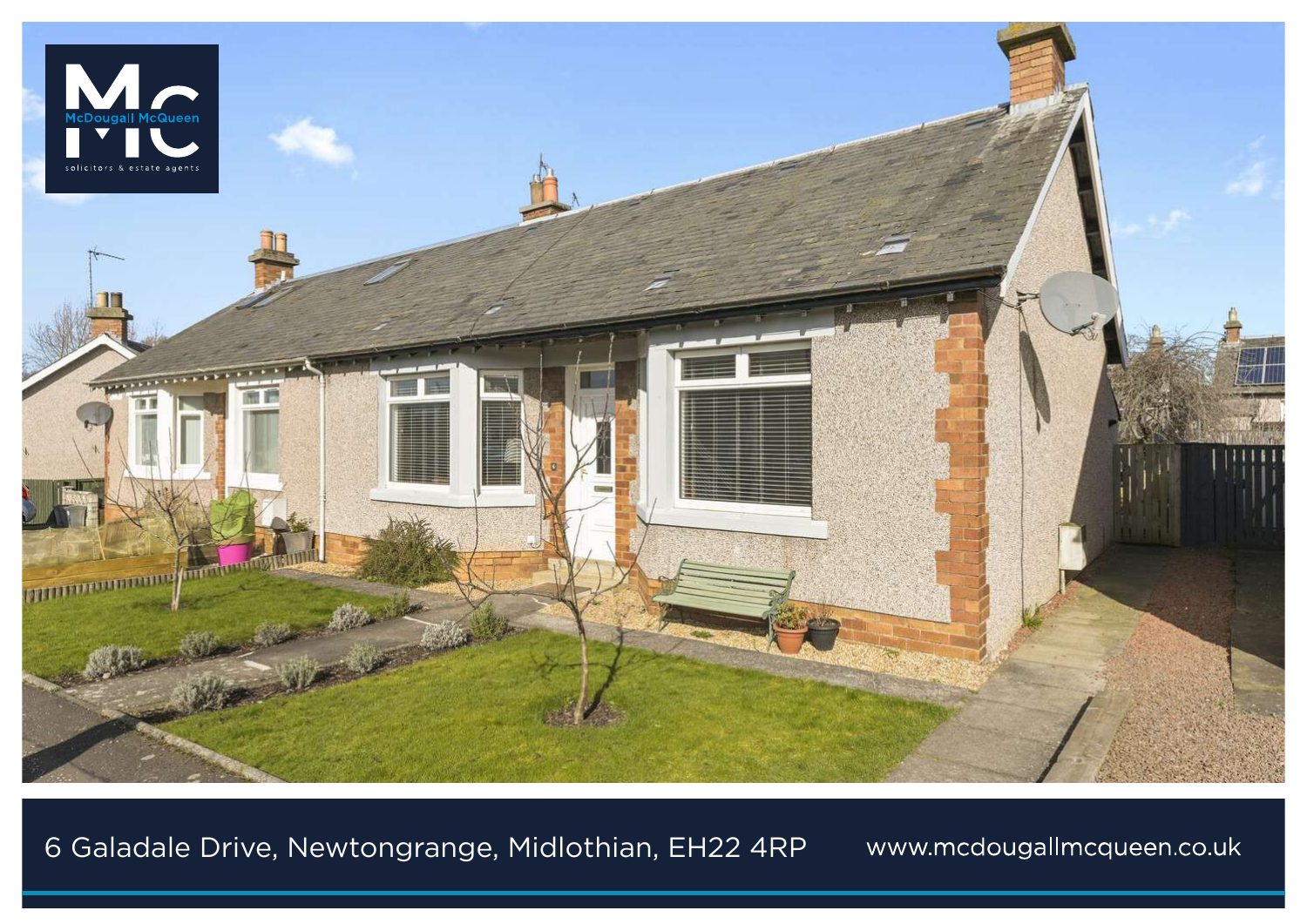



Beautifully extended semi-detached cottage presented to the market by McDougall McQueen, situated in a much sought-after residential area in the lovely village of Newtongrange, Midlothian. The property is close to all local amenities and is only a short walk from the Newtongrange train station. The accommodation has been extended, improved and maintained to provide spacious accommodation over two levels, ideal for professional couples, first time buyers and those with families. There are private gardens to the front and rear which are ideal for outside entertaining and relaxation.

- Superb location within the village
- Lovely property with spacious accommodation
- Superb mixture of original features with quality modern additions throughout
- Spacious living room with large bay style front facing window and shelved store cupboard
- Lovely fully fitted dining kitchen with dual aspect windows and rear garden access, a range of base and wall units with additional store cupboards, gas hob, glass splashback, extractor, oven and built-in microwave with additional freestanding white goods,
- Gorgeous ground floor double bedroom with bay style window to the front, ornate fireplace and picture rail
- Family bathroom with three-piece white suite with electric shower over the bath, shower screen, wc and sink with built-in vanity unit, towel radiator and touch control anti mist mirror with light
- Family/dining room with rear facing window and stairs to the upper level
- Double bedroom with Dormer window to the rear, built-in wardrobes and under-eve storage
- Second double bedroom with Dormer window to the rear
- Gas central heating + Double glazing
- Private garden grounds the front and rear, with side access, which ideal for outside entertaining and relaxation
- Covered decking area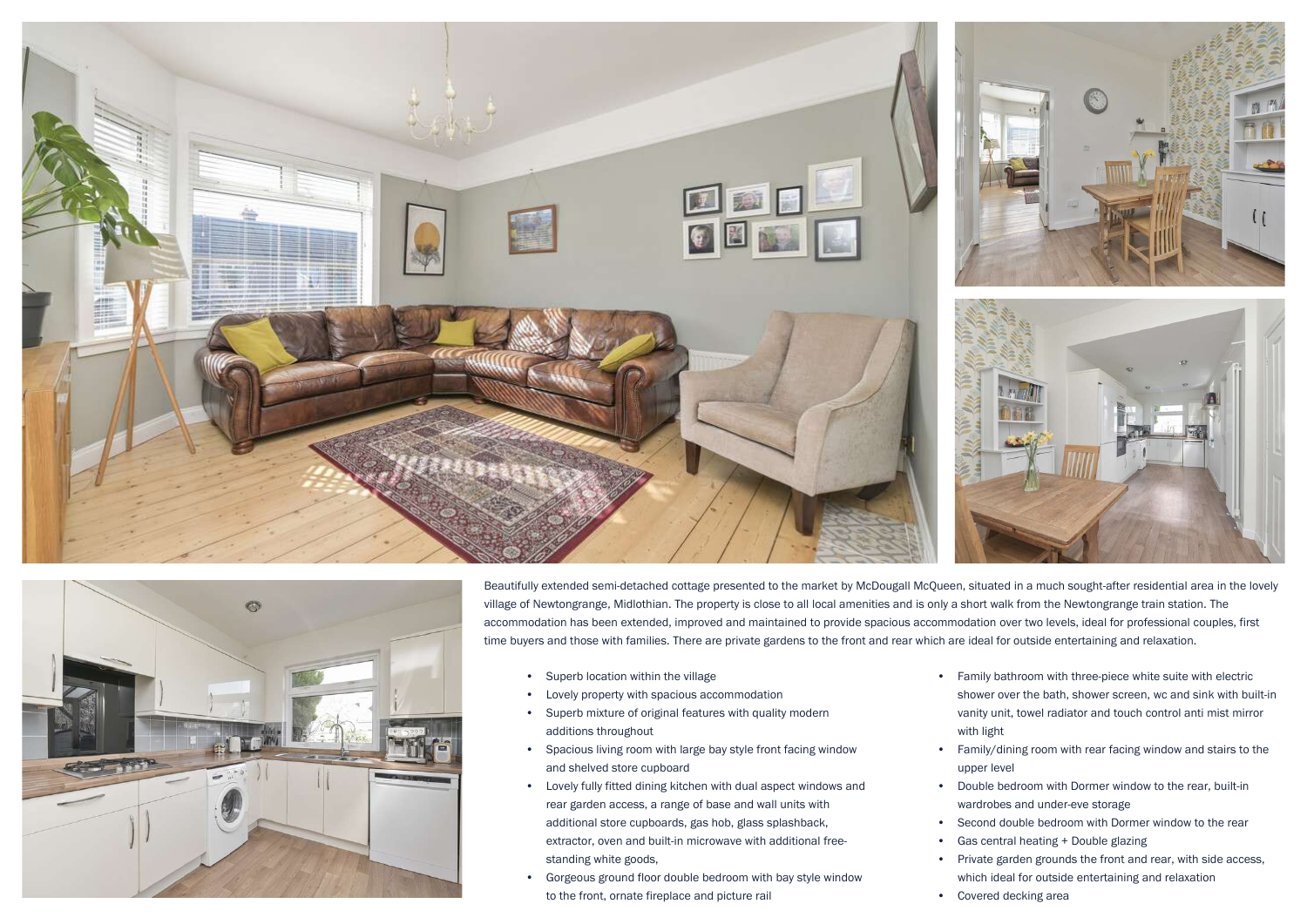







## Location

Newtongrange itself has a thriving community and the property lies approximately 7 miles south east of Edinburgh City Centre being very popular with commuters. Locally there is a selection of shops, schools, leisure and recreational facilities. The local area also has a wealth of open countryside and a short journey away are the neighbouring towns of Dalkeith and Bonnyrigg where more extensive facilities can be found. There is also a Tesco food store at Hardengreen which is a short journey away. Regular bus services provide ease of commuting in and around the surrounding towns and to Edinburgh City Centre. Access to the A7/A68 and the City Bypass are nearby which in turn connects to all other major routes in and around the area. The construction of the Borders Railway Line has also improved transportation links with a station in Newtongrange making this the ideal commuter location.

## **Extras**

Included in the sale are: Floor coverings, light fittings, blinds, and integrated appliances. No warranty applies to any integrated appliances, white goods or other movable items included in the sale. Other items may be available by negotiation.

## EPC Band - D